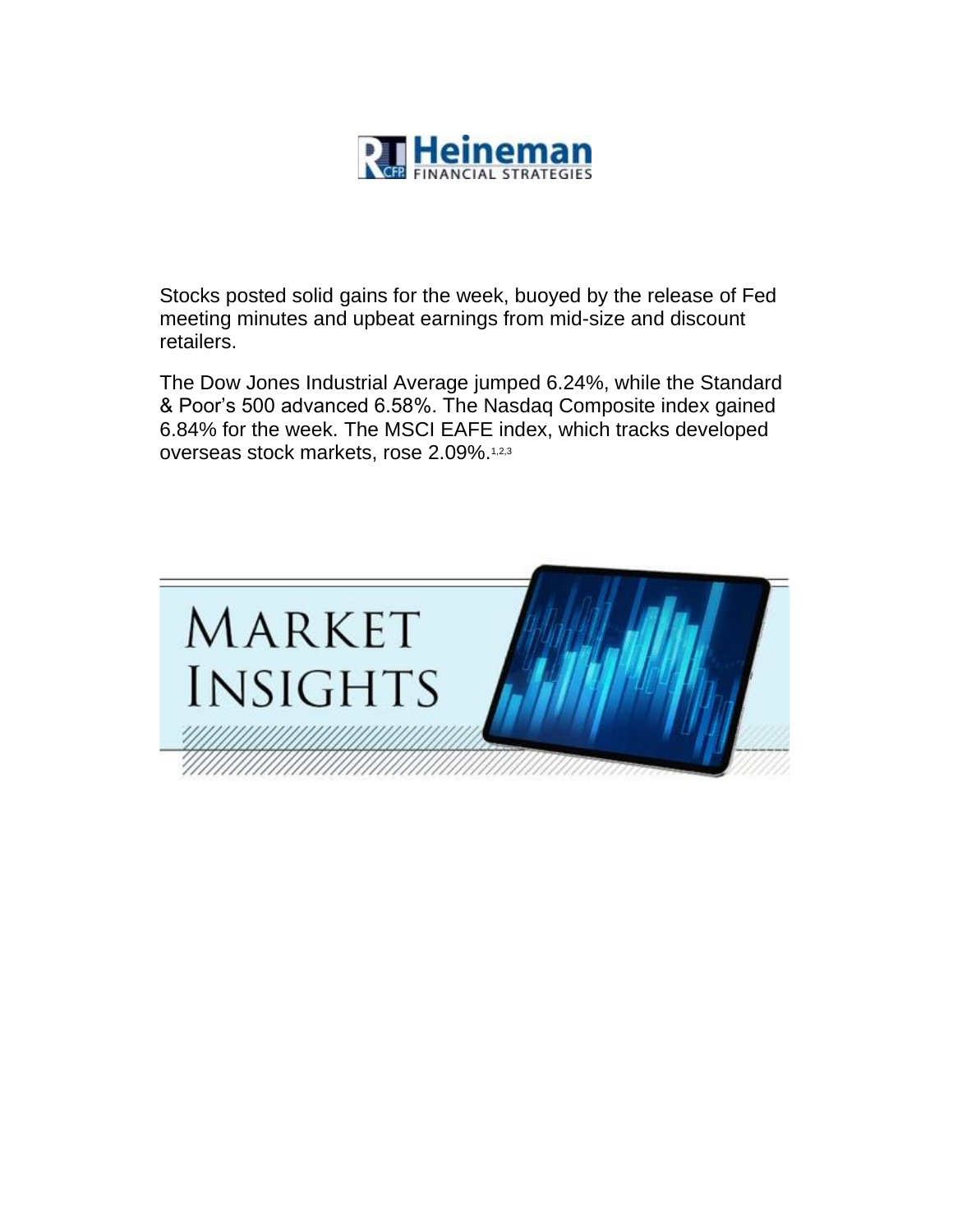| <b>Market Index</b> | <b>Close</b> | <b>Week</b> | $Y-T-D$   |
|---------------------|--------------|-------------|-----------|
| <b>DJIA</b>         | 33,212.96    | $+6.24%$    | $-8.60%$  |
| <b>NASDAQ</b>       | 12,131.13    | $+6.84%$    | $-22.46%$ |
| <b>MSCI-EAFE</b>    | 2,010.46     | $+2.09%$    | $-13.94%$ |
| <b>S&amp;P 500</b>  | 4,158.24     | $+6.58%$    | $-12.76%$ |



Sources: The Wall Street Journal, May 27, 2022; Treasury.gov, May 27, 2022 Weekly performance for the Dow Jones Industrial Average, Standard & Poor's 500 Index, and NASDAQ Composite Index is measured from the close of trading on Friday, May 20, to Friday, May 27, close. Weekly performance for the MSCI-EAFE is measured from Friday, May 20, open to Thursday, May 26, close. Weekly and year-to-date 10-year Treasury note yield are expressed in basis points.

#### **A Good Week**

The stock market staged a broad rally last week, ignited by the release of minutes from the May's Federal Open Market Committee (FOMC) meeting. The meeting notes eased concerns that the Fed might pursue a more aggressive monetary tightening stance than the Street had anticipated.

Investor sentiment rose owing to solid earnings and encouraging guidance from several mid-size and discount retailers, which eased concerns about the health of the American consumer. A smaller rise in the personal consumption expenditures price index, the Fed's preferred measure of inflation, triggered a strong rally on Friday. The powerful move ended seven straight weeks of stock losses.4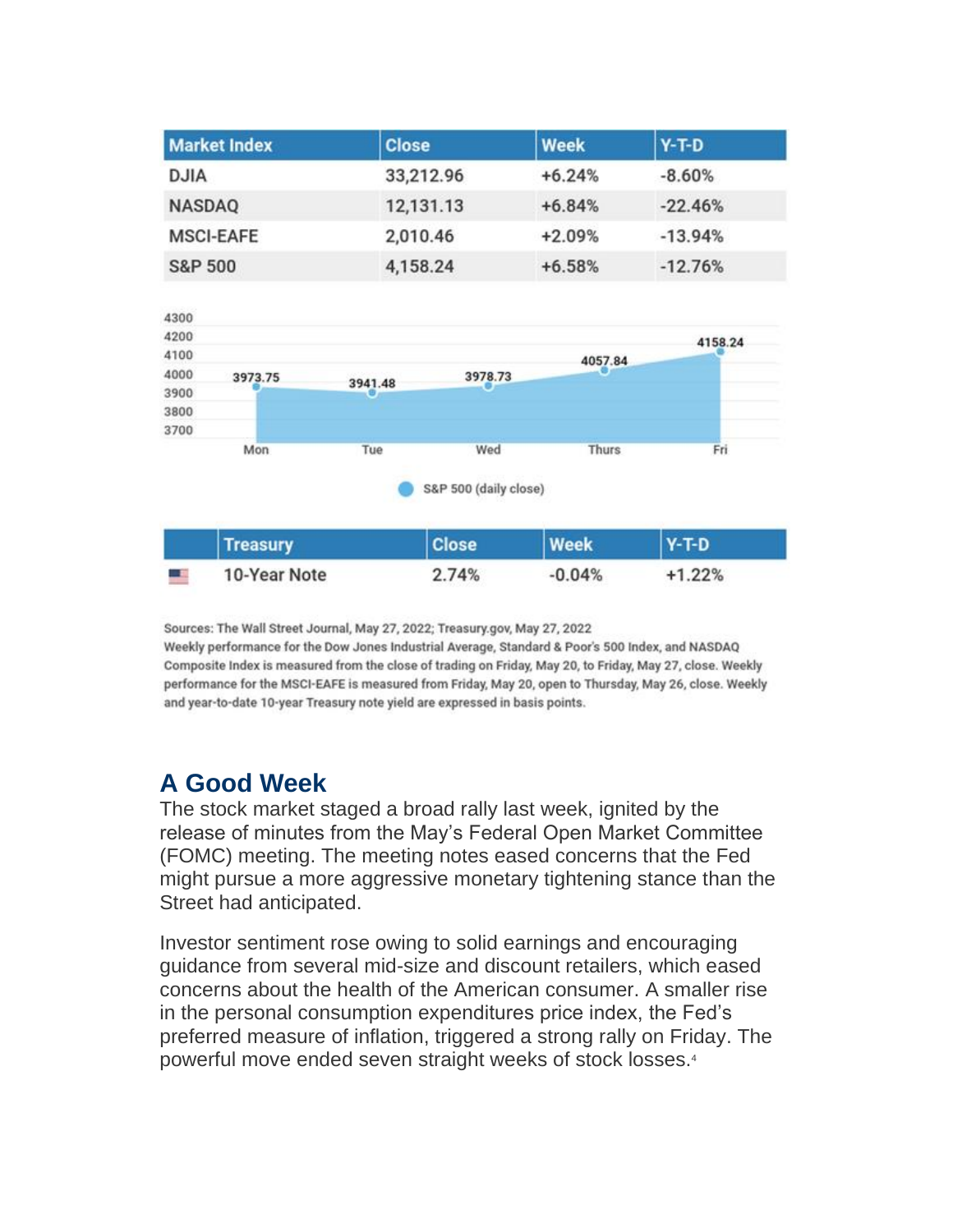#### **Fed Minutes**

The minutes from May's FOMC meeting were released last week. They confirmed the likelihood of at least two successive 50 basis point interest rate hikes. The minutes also indicated they might need to raise rates to a level that acts to restrict economic growth, something that Fed Chair Jerome Powell acknowledged might be a painful process.<sup>5</sup>

Not all Fed members are fully committed to the more aggressive rate hikes. Last week, Atlanta Fed president Raphael Bostic wrote that a pause in rate increases in September might be appropriate. He joined other members in suggesting that economic conditions may warrant reconsideration of additional rate hikes beyond those already signaled by Powell.<sup>6</sup>

#### **This Week: Key Economic Data**

**Tuesday:** Consumer Confidence.

**Wednesday:** Institute for Supply Management (ISM) Manufacturing Index. Jobs Openings and Labor Turnover Survey (JOLTS).

**Thursday:** Automated Data Processing (ADP) Employment Report. Jobless Claims. Factory Orders.

**Friday:** Employment Situation. Institute for Supply Management (ISM) Services Index.

Source: Econoday, May 27, 2022

The Econoday economic calendar lists upcoming U.S. economic data releases (including key economic indicators), Federal Reserve policy meetings, and speaking engagements of Federal Reserve officials. The content is developed from sources believed to be providing accurate information. The forecasts or forward-looking statements are based on assumptions and may not materialize. The forecasts also are subject to revision.

# **This Week: Companies Reporting Earnings**

**Tuesday:** Salesforce, Inc. (CRM), HP, Inc. (HPQ).

**Wednesday:** MongoDB, Inc. (MDB).

**Thursday:** Broadcom, Inc. (AVGO), Hormel Foods Corporation (HRL), DocuSign (DOCU), CrowdStrike (CRWD).

Source: Zacks, May 27, 2022

Companies mentioned are for informational purposes only. It should not be considered a solicitation for the purchase or sale of the securities. Investing involves risks, and investment decisions should be based on your own goals, time horizon, and tolerance for risk. The return and principal value of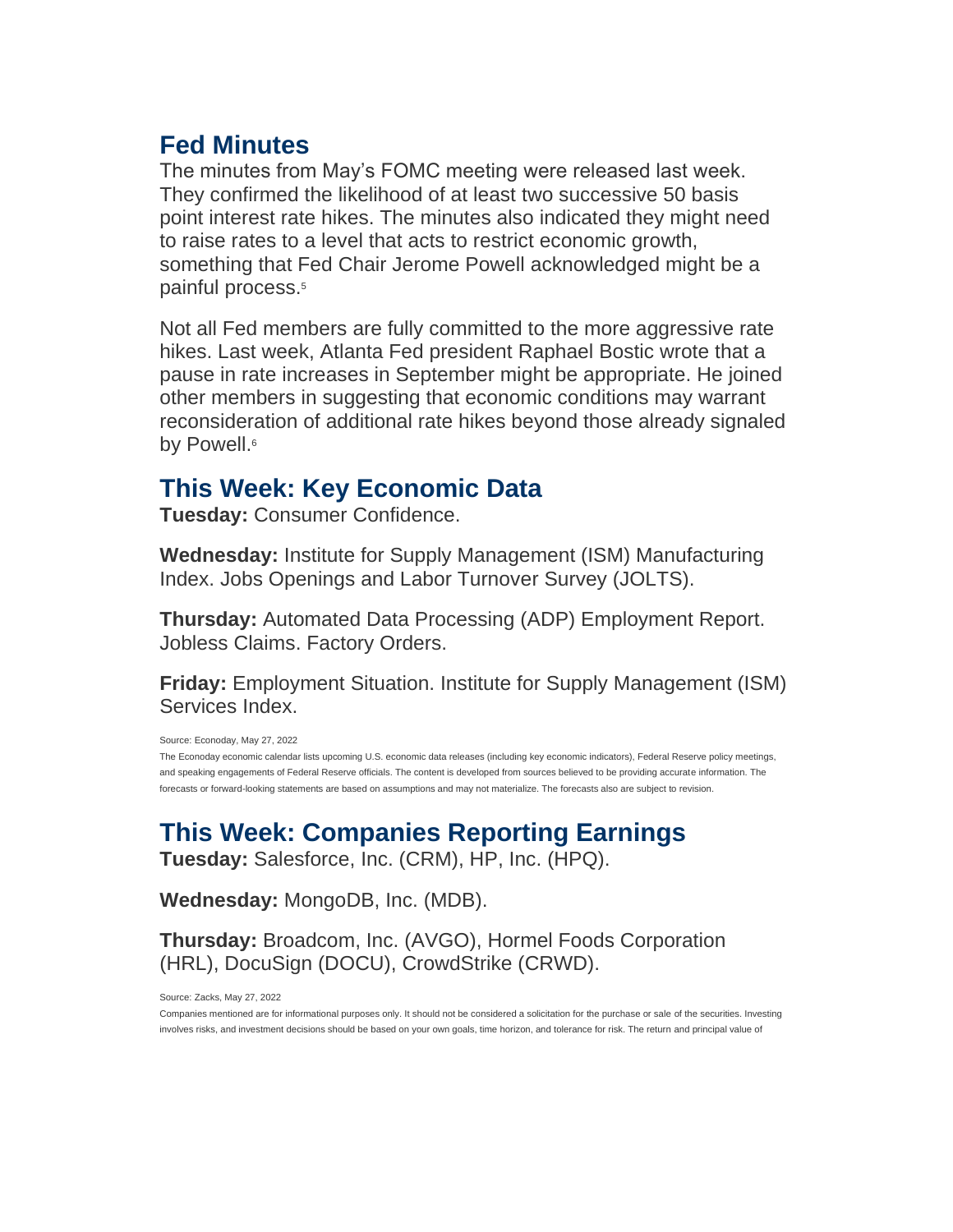investments will fluctuate as market conditions change. When sold, investments may be worth more or less than their original cost. Companies may reschedule when they report earnings without notice.



*"Deep breaths are very helpful at shallow parties."*

**– Barbara Walters**



### **Are Medical and Dental Expenses Tax-Deductible?**

If you file your taxes using itemized deductions, you may be able to deduct medical and dental expenses for yourself, your spouse, and your dependents. According to the IRS, you may deduct only the amount of your total medical expenses that exceed 7.5% of your adjusted gross income.

Some types of medical care expenses that may be deductible include:

• Payments for the diagnosis, cure, treatment, and prevention of a disease.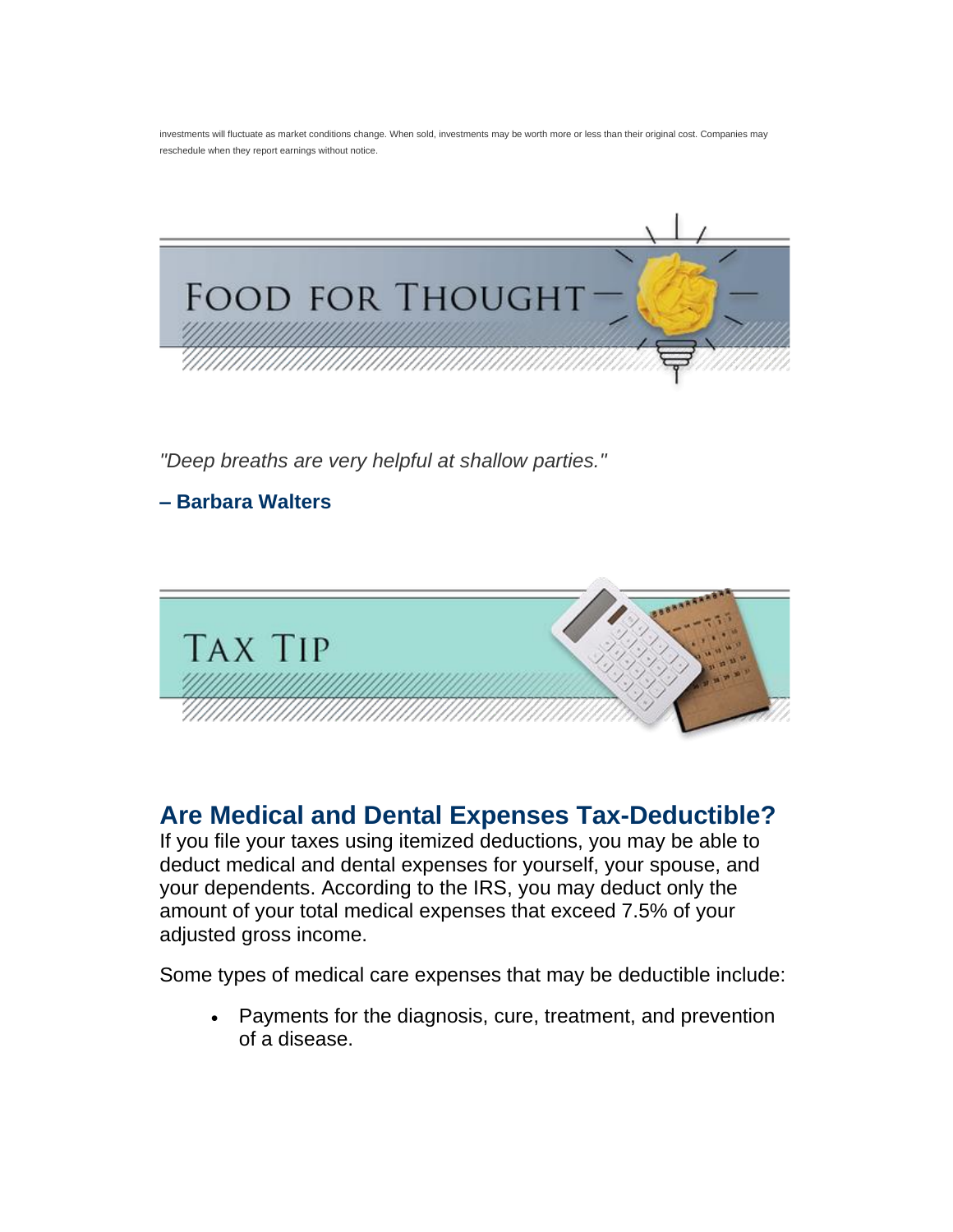- Payments to doctors, dentists, surgeons, chiropractors, psychiatrists, psychologists, and nontraditional medical practitioners.
- Paying for inpatient hospital care or nursing home care.
- Fees associated with inpatient treatment for alcohol or drug addiction.
- Payments to participate in a weight-loss program for a specific disease diagnosed by a doctor (such as obesity).

\* This information is not intended to be a substitute for specific, individualized tax advice. We suggest that you discuss your specific tax issues with a qualified tax professional.

Tip adapted from IRS.gov<sup>7</sup>



# **Perfect Your Pigeon Pose**

If you sit a lot at work or have tight hips, the pigeon pose (a popular pose in yoga) might help. It's a simple pose that anyone can do, even if you don't have experience practicing yoga. Here's how to do it:

- First, start on all fours with your hands shoulder-width apart and your knees hip-width apart.
- Next, try to bring your right knee as close to your right wrist and try to get your shin parallel to the top of the mat.
- Then, bring your left leg straight back behind you and rest on the mat with your thigh, knee, and shin touching it.

For some, just sitting in this pose with your chest upright is enough. If you want to increase the intensity of the post, lean forward and rest your forearms on the mat and rest your head on your hands.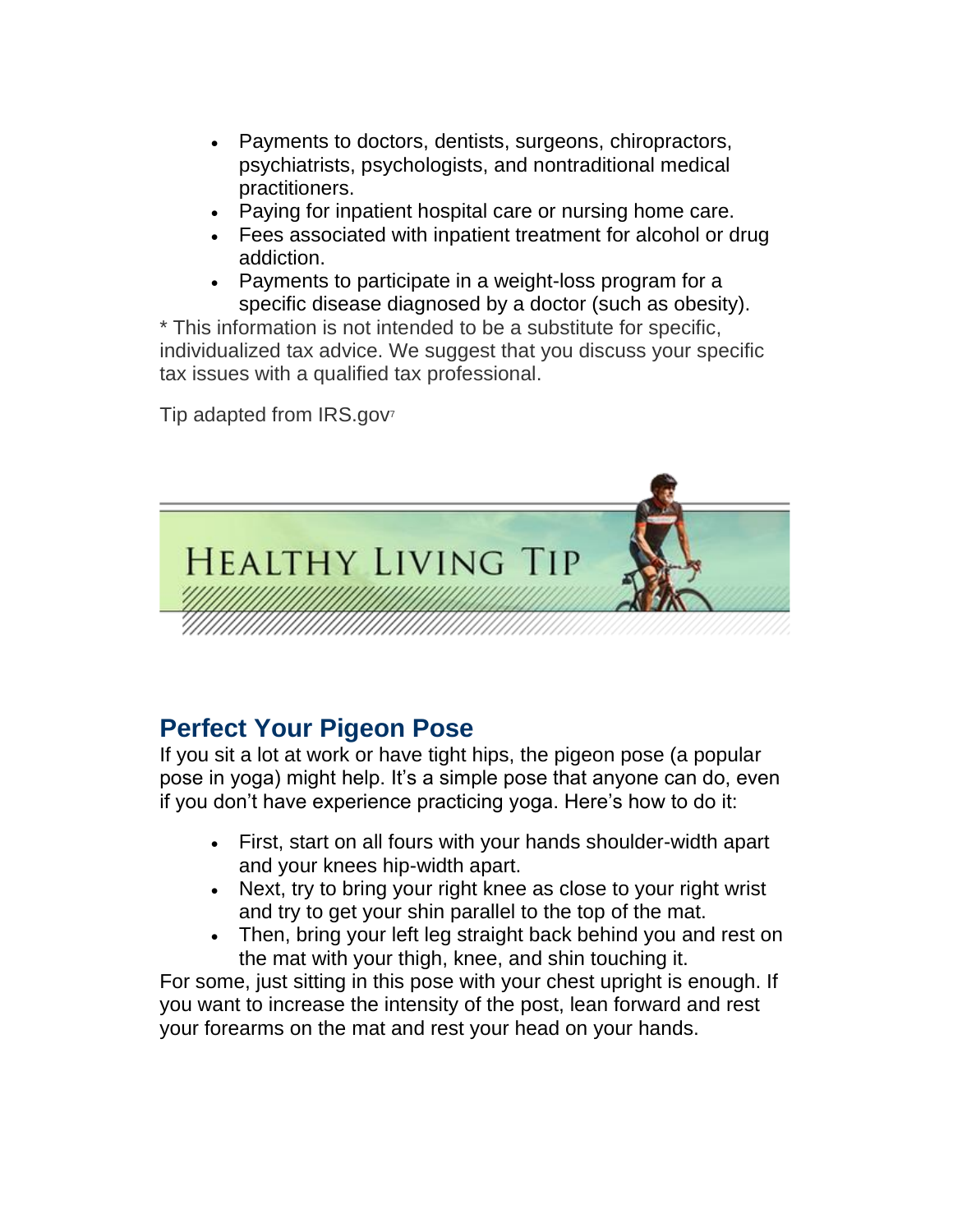Tip adapted from Healthline<sup>8</sup>



There are 2 nouns in the English language that become men's names when you capitalize them – and when you capitalize them, you alter their pronunciation. Name either or both of these 2 nouns, both of which end in 'b'.

*Last week's riddle: Two trains are crossing America from coast to coast, traveling over 3,000 miles of track. The Gentle Zephyr is going west at 70mph; the Western Wind is headed east at 80mph. So which train will be closer to the east coast when they roll by each other in Kansas? Riddle Answer: Neither. When the trains meet, they will be at the same point - therefore the same distance from the east coast.*

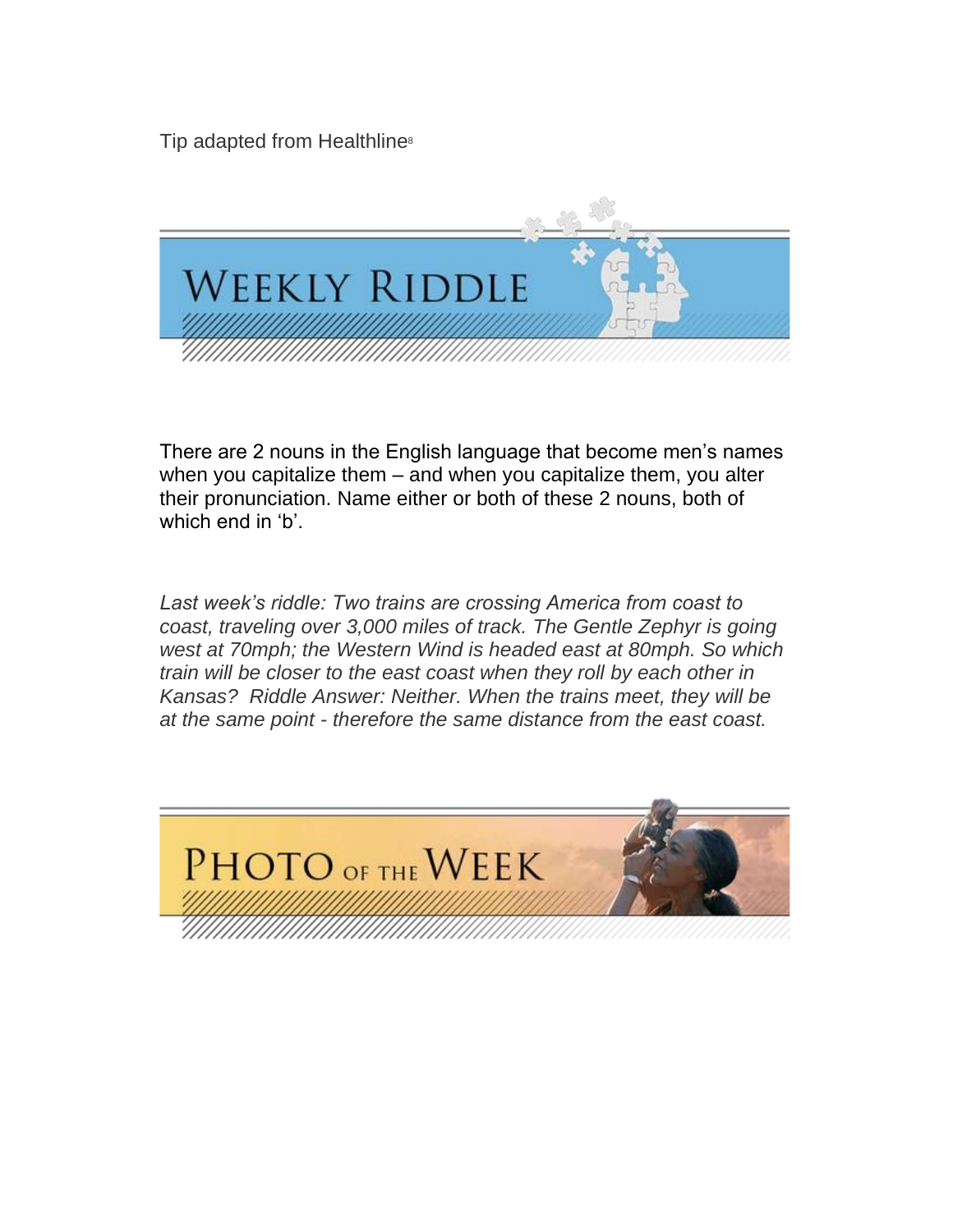

*Jökulsárlón, bordering Vatnajökull National Park, Iceland*

# **Footnotes and Sources**

- 1. The Wall Street Journal, May 27, 2022
- 2. The Wall Street Journal, May 27, 2022
- 3. The Wall Street Journal, May 27, 2022
- 4. CNBC, May 27, 2022
- 5. The Wall Street Journal, May 25, 2022
- 6. The Wall Street Journal, May 25, 2022
- 7. IRS.gov, February 17, 2021
- 8. Healthline.com, February 22, 2022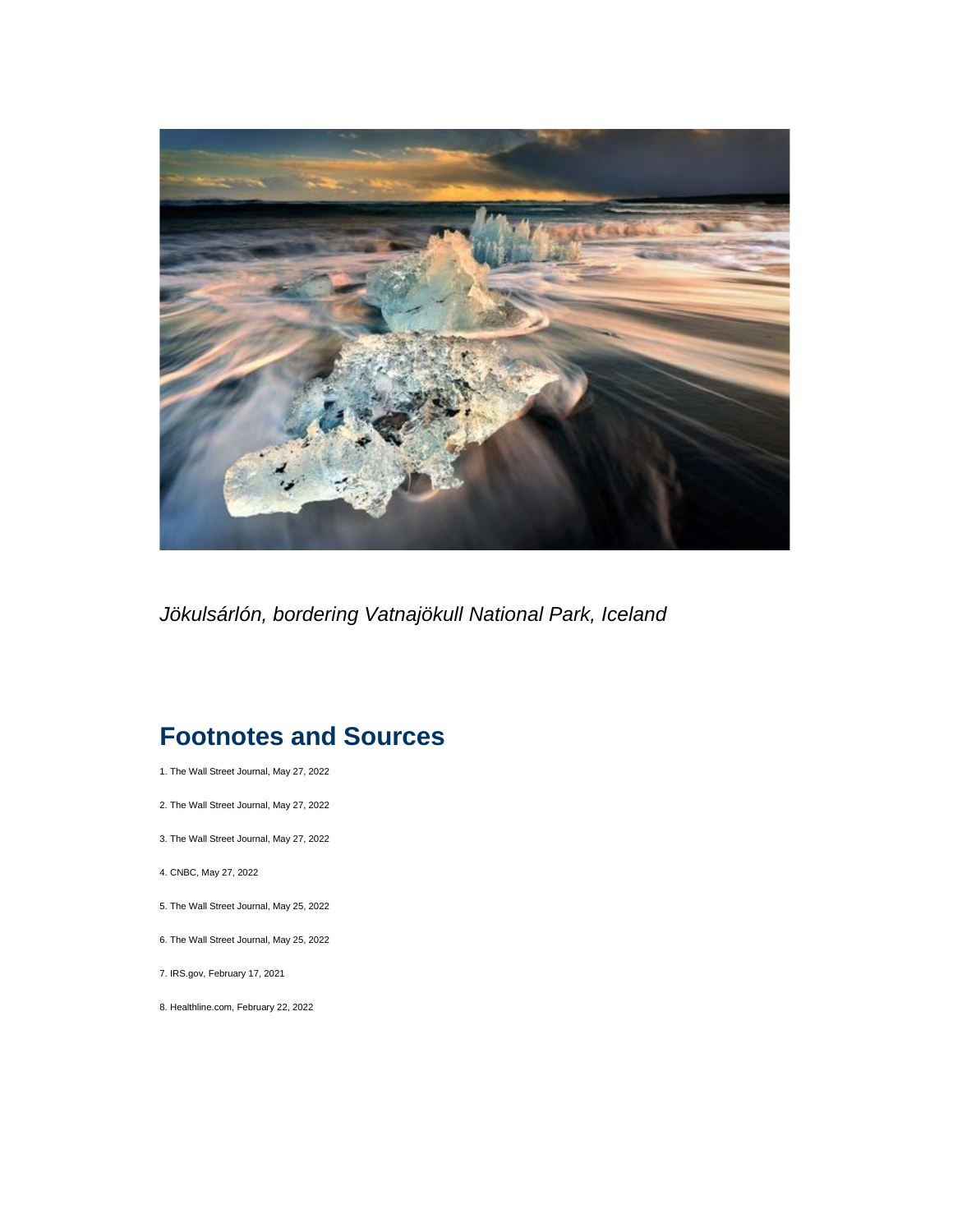Investing involves risks, and investment decisions should be based on your own goals, time horizon, and tolerance for risk. The return and principal value of investments will fluctuate as market conditions change. When sold, investments may be worth more or less than their original cost.

The forecasts or forward-looking statements are based on assumptions, may not materialize, and are subject to revision without notice.

The market indexes discussed are unmanaged, and generally, considered representative of their respective markets. Index performance is not indicative of the past performance of a particular investment. Indexes do not incur management fees, costs, and expenses. Individuals cannot directly invest in unmanaged indexes. Past performance does not guarantee future results.

The Dow Jones Industrial Average is an unmanaged index that is generally considered representative of large-capitalization companies on the U.S. stock market. Nasdaq Composite is an index of the common stocks and similar securities listed on the NASDAQ stock market and is considered a broad indicator of the performance of technology and growth companies. The MSCI EAFE Index was created by Morgan Stanley Capital International (MSCI) and serves as a benchmark of the performance of major international equity markets, as represented by 21 major MSCI indexes from Europe, Australia, and Southeast Asia. The S&P 500 Composite Index is an unmanaged group of securities that are considered to be representative of the stock market in general.

U.S. Treasury Notes are guaranteed by the federal government as to the timely payment of principal and interest. However, if you sell a Treasury Note prior to maturity, it may be worth more or less than the original price paid. Fixed income investments are subject to various risks including changes in interest rates, credit quality, inflation risk, market valuations, prepayments, corporate events, tax ramifications and other factors.

International investments carry additional risks, which include differences in financial reporting standards, currency exchange rates, political risks unique to a specific country, foreign taxes and regulations, and the potential for illiquid markets. These factors may result in greater share price volatility.

Please consult your financial professional for additional information.

This content is developed from sources believed to be providing accurate information. The information in this material is not intended as tax or legal advice. Please consult legal or tax professionals for specific information regarding your individual situation. This material was developed and produced by FMG Suite to provide information on a topic that may be of interest. FMG is not affiliated with the named representative, financial professional, Registered Investment Advisor, Broker-Dealer, nor state- or SEC-registered investment advisory firm. The opinions expressed and material provided are for general information, and they should not be considered a solicitation for the purchase or sale of any security.

Copyright 2022 FMG Suite.



**Rhonda Heineman, CFP®, CFS®** [rhonda@heinemanfinancial.com](mailto:rhonda@heinemanfinancial.com) 402-505-9333

Heineman Financial Strategies Financial Advisor

[http://heinemanfinancial.com](http://heinemanfinancial.com/)